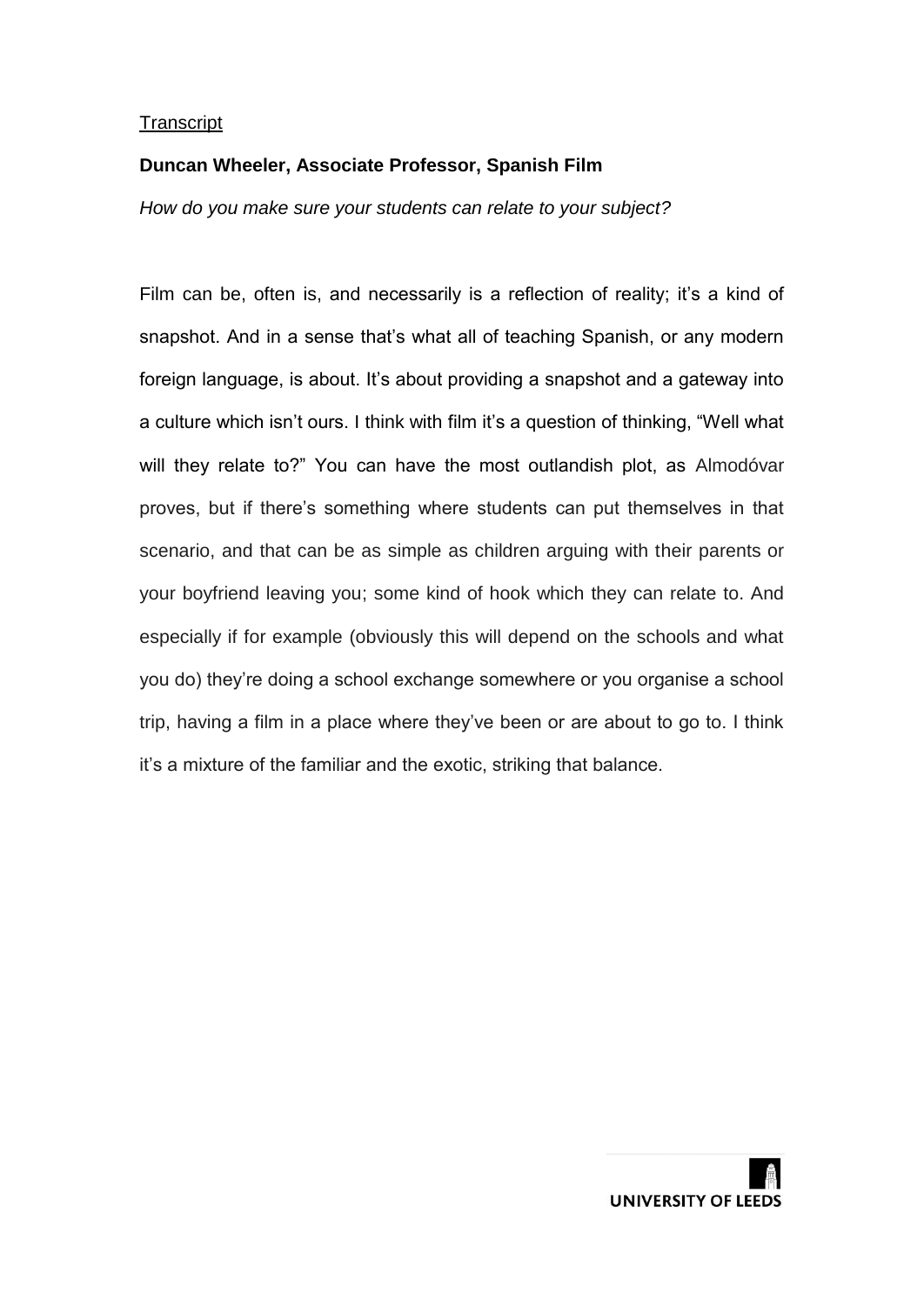# **Duncan Wheeler, Associate Professor, Spanish Film**

*What personally excites you about teaching your subject?*

Well I think it's when I go back to what first got me into Spanish and I think a lot of it was to do with seeing Spanish films. Back in the '90s, can't imagine it now, they used to put films on the BBC on Thursday and Friday nights or going to the local cinema. So I saw a lot of the Almodóvars that came out in the '90s – films like Jamón Jamón – and that really provided me, someone who hadn't been to Spain much, with a kind of gateway into Spain. I still remember how that excited me and inspired me at the time. I guess it still does and it's passing on that enthusiasm. I think people can really see it when you're teaching and if you're enthusiastic, they're more likely to be enthused.

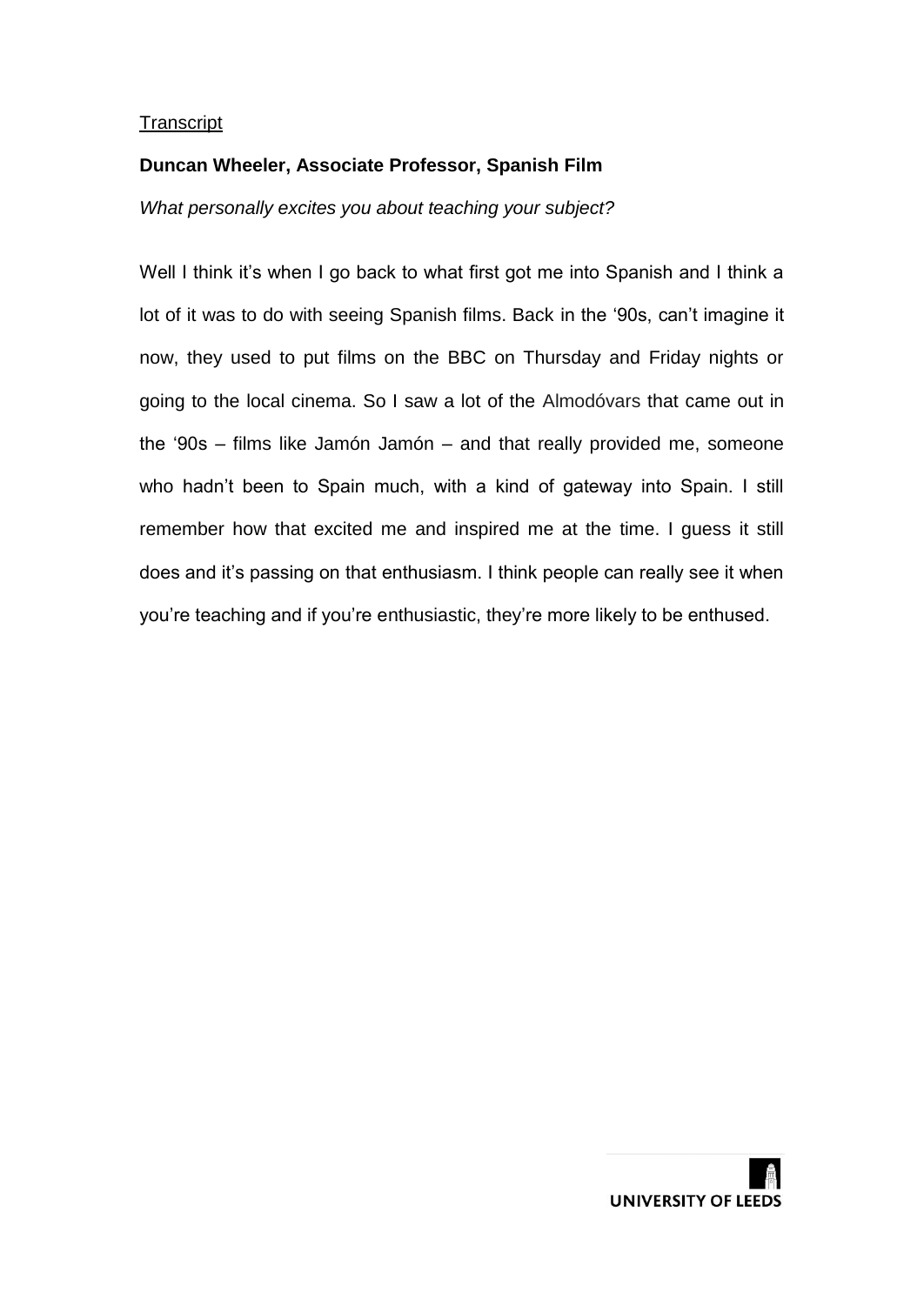#### **Duncan Wheeler, Associate Professor, Spanish Film**

*What is the biggest challenge you encounter when teaching your subject?*

One is that the issue of political correctness is somewhat different in Spanish films so what's included, be that extreme violence or sometimes what we would perceive as sexist or racist language, can be a problem. I think that's more of a problem at university than at school because I think you can just pick films that are less likely to offend. So that's one problem. The other problem I think we have, but I think again you can get around this through imagination, is with or without subtitles? Because what happens sometimes is that if you don't put the subtitles people get completely lost, and if you do put the subtitles do students really listen? So I think what we tend to do here is to develop tasks, (especially in the first year, it's different by the final year) whereby we have the subtitles, but we set tasks that force them (be that identifying new vocabulary, describing differences between the English and Spanish - is there something where the subtitles had to make a cultural transfer?) in order to make sure that they are actually attentive and listening. So they're practising their language skills, whilst also engaging with a film.

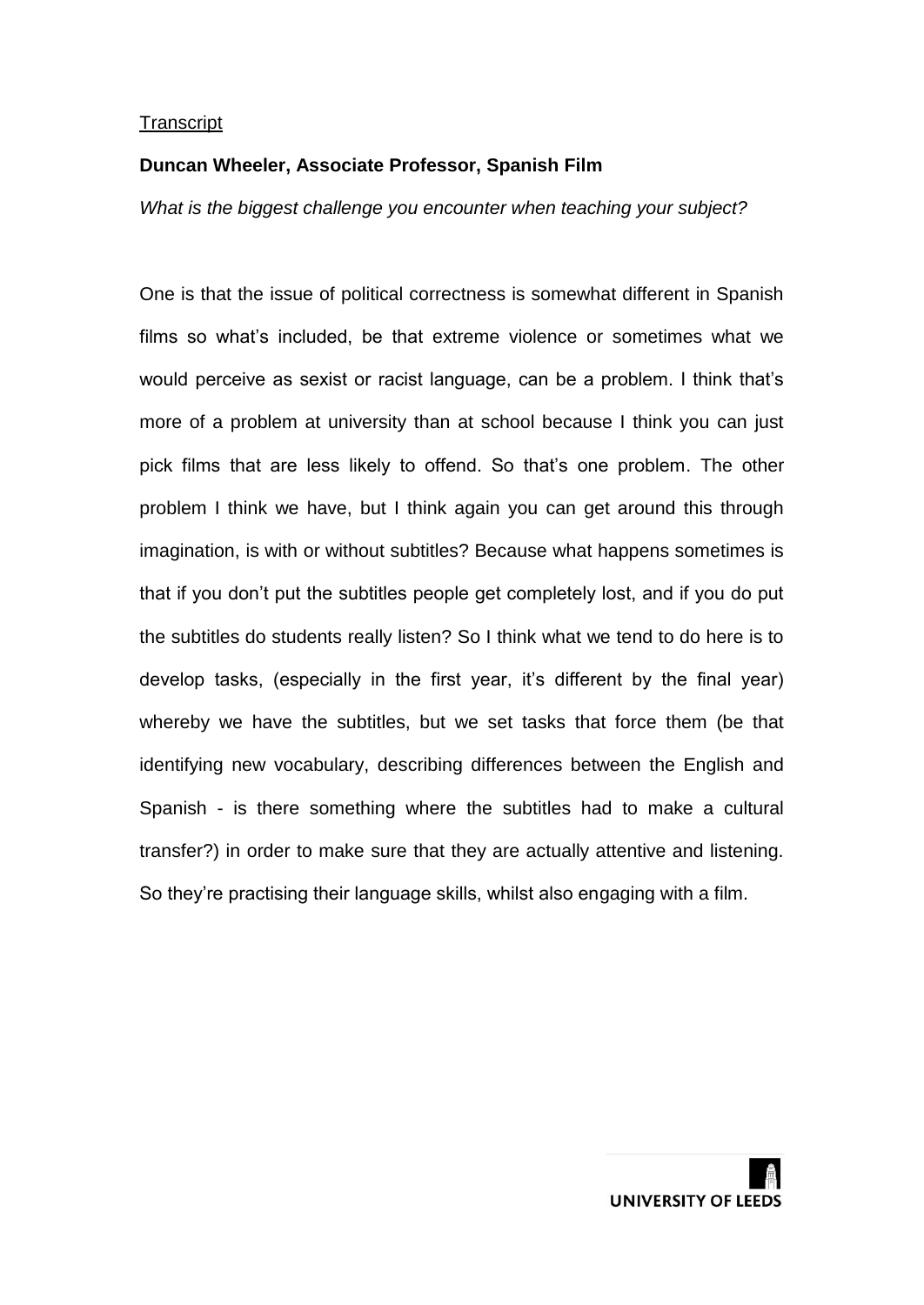#### **Duncan Wheeler, Associate Professor, Spanish Film**

*What would be your 'top tip' for those going on to teach Spanish film at A-Level?*

As I think is likely to happen over the coming years, that film is going to perform more and more an integral part of language teaching in schools, it's seeing that as an extra opportunity with which to enthuse students. I'm sure you'll be familiar with some Spanish films but you're likely to see more if you're teaching them. I think this will only boost your own enthusiasm and that should hopefully be infectious in the classroom. Just see it as a gift, in a way, to the language teaching with the way you're doing all the things you're already doing but also providing a gateway, firstly into the lives of Spaniards (or Spanish-speaking people), that's what film does – it captures reality, or a slice of reality. But also if you've got students who might be going into university study it's a really brilliant opportunity for them because it's a gateway into the kind of things they'll be doing here. So for example we have a language portfolio whereby they write in Spanish based on watching a film in their own time. So it's providing them with those key skills and as I say, hopefully skills that they'll enjoy using and perfecting.

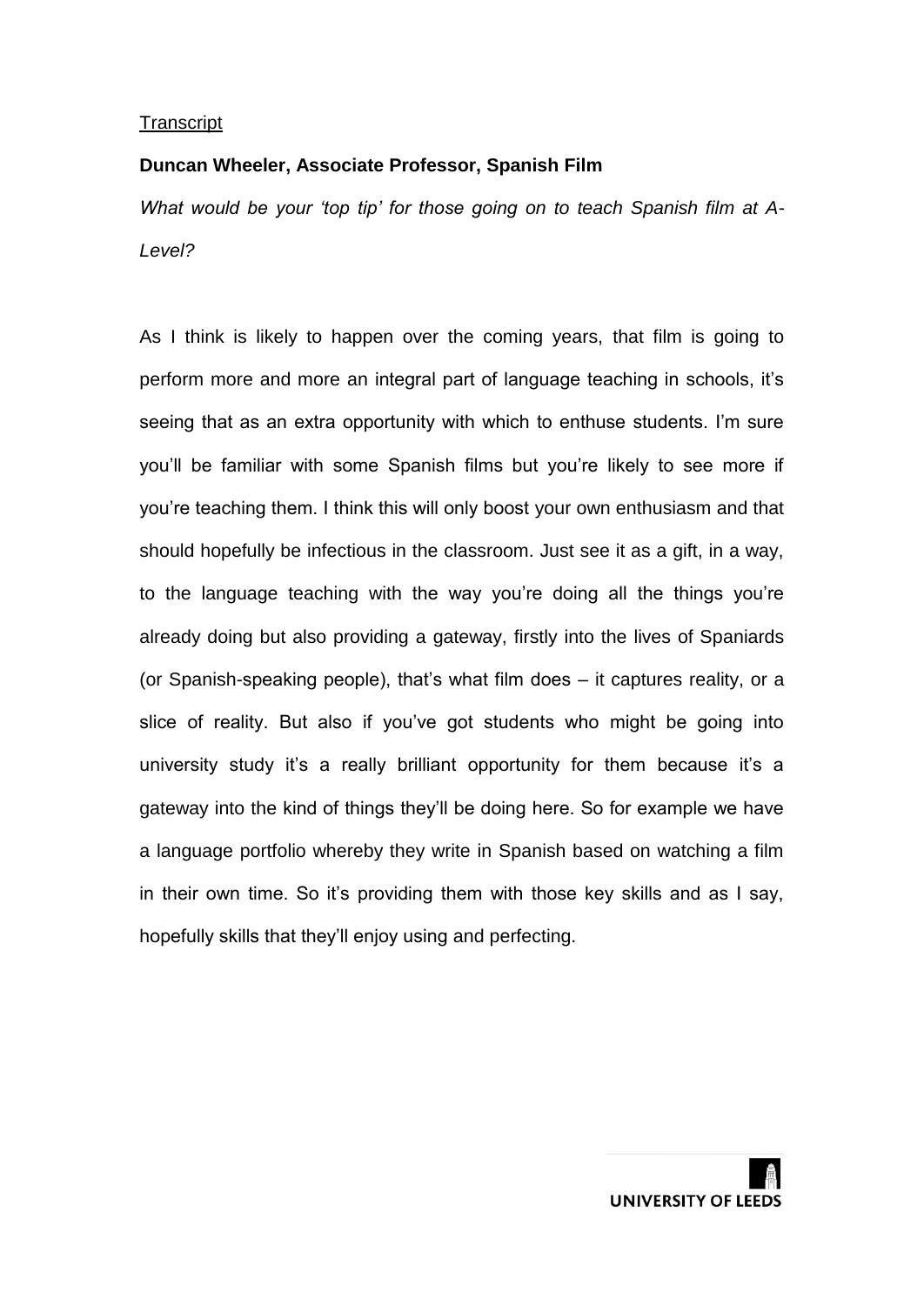# **Duncan Wheeler, Associate Professor, Spanish Film**

*Which area do you most enjoy teaching?*

I think I really enjoy teaching the films that people are less familiar with. So we often start off with the well-known films, something like Balbir*.* But then I really like showing comedies, which do very well at the Spanish box-office. So a film such as *Ocho Apellidos Vascos* (Eight Basque Surnames), or other films that young Spaniards go and see on a Friday and Saturday night. I like putting those on because they're not ones that come over here. Also you can really see when the students' language and cultural awareness is getting better because a lot of the jokes are based on regional stereotypes - laughing at the Andalucians, laughing at the Basques – and you can really see, especially after the Year Abroad, how they really catch on to these subtleties.